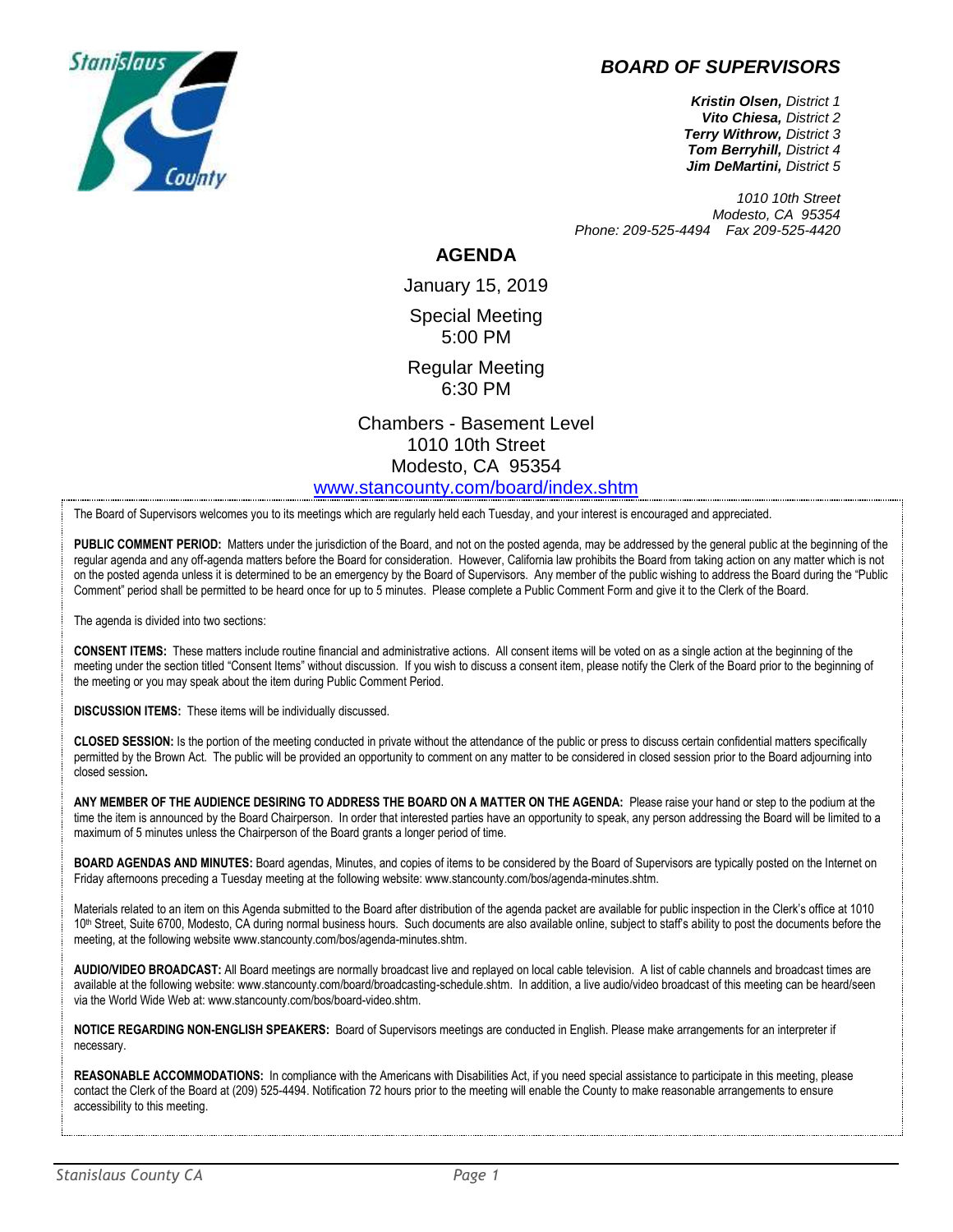## Special Meeting 5:00 PM

1. Closed Session: Conference with Labor Negotiator - Agency Negotiators: Jody Hayes, Tamara Thomas, Brandi Hopkins,, Monica Coryea, Burke Dunphy, and Alice Mimms.. Labor Organization: Service Employees International Union, Local 521. Government Code Section 54957. 6. Public Employee Appointment: Title: Public Defender. Government Code Section 54954.5(e). Conference with Legal Counsel - Significant Exposure to Litigation: One matter. Government Code Section 54956.9  $(d)(2)$ .

## Regular Meeting 6:30 PM

- 2. Pledge Allegiance to the Flag
- 3. Invocation
- 4. Presentation: Update from the East and West Stanislaus Resource Conservation **Districts**
- 5. Public Comment Period
- 6. Consent Calendar
	- A. Miscellaneous
		- 1. Approval of the Minutes for January 8, 2019 [\(View Item\)](http://stancounty.com/bos/minutes/2019/min01-08-19.pdf)
		- 2. Approval of Appointment of Romero Davis to the Stanislaus County Child Abuse Prevention Council [\(View Item\)](http://stancounty.com/bos/agenda/2019/20190115/A02.pdf)
		- 3. Approval of Appointment of Jeff Dirkse to the Earl Pride Scholarship Committee [\(View Item\)](http://stancounty.com/bos/agenda/2019/20190115/A03.pdf)
		- 4. Acceptance of the Resignation of Maria Madrigal from the South Modesto Municipal Advisory Council [\(View Item\)](http://stancounty.com/bos/agenda/2019/20190115/A04.pdf)
		- 5. Acceptance of the Resignation of Troy Willis from the Stanislaus County Veterans Advisory Commission [\(View Item\)](http://stancounty.com/bos/agenda/2019/20190115/A05.pdf)
		- 6. Acceptance of the Resignation of George Gillispie from the Stanislaus County Equal Rights Commission [\(View Item\)](http://stancounty.com/bos/agenda/2019/20190115/A06.pdf)
		- 7. Approval of the Amended Bylaws for the Eastside Water District Board of Directors [\(View Item\)](http://stancounty.com/bos/agenda/2019/20190115/A07.pdf)
		- 8. Approval of the 2019 Stanislaus County Board of Supervisors' Committee Assignment List [\(View Item\)](http://stancounty.com/bos/agenda/2019/20190115/A08.pdf)
	- B. Chief Executive Office
		- 1. Approval to Adopt Plans and Specifications for the Construction of the Fink Road Landfill Gas Collection and Control System Improvements, Advertise for Bids for the Project, and Set the Bid Opening Date and Time for Wednesday, March 06, 2019, at 2:00 p.m. – Environmental Resources [\(View Item\)](http://stancounty.com/bos/agenda/2019/20190115/B01.pdf)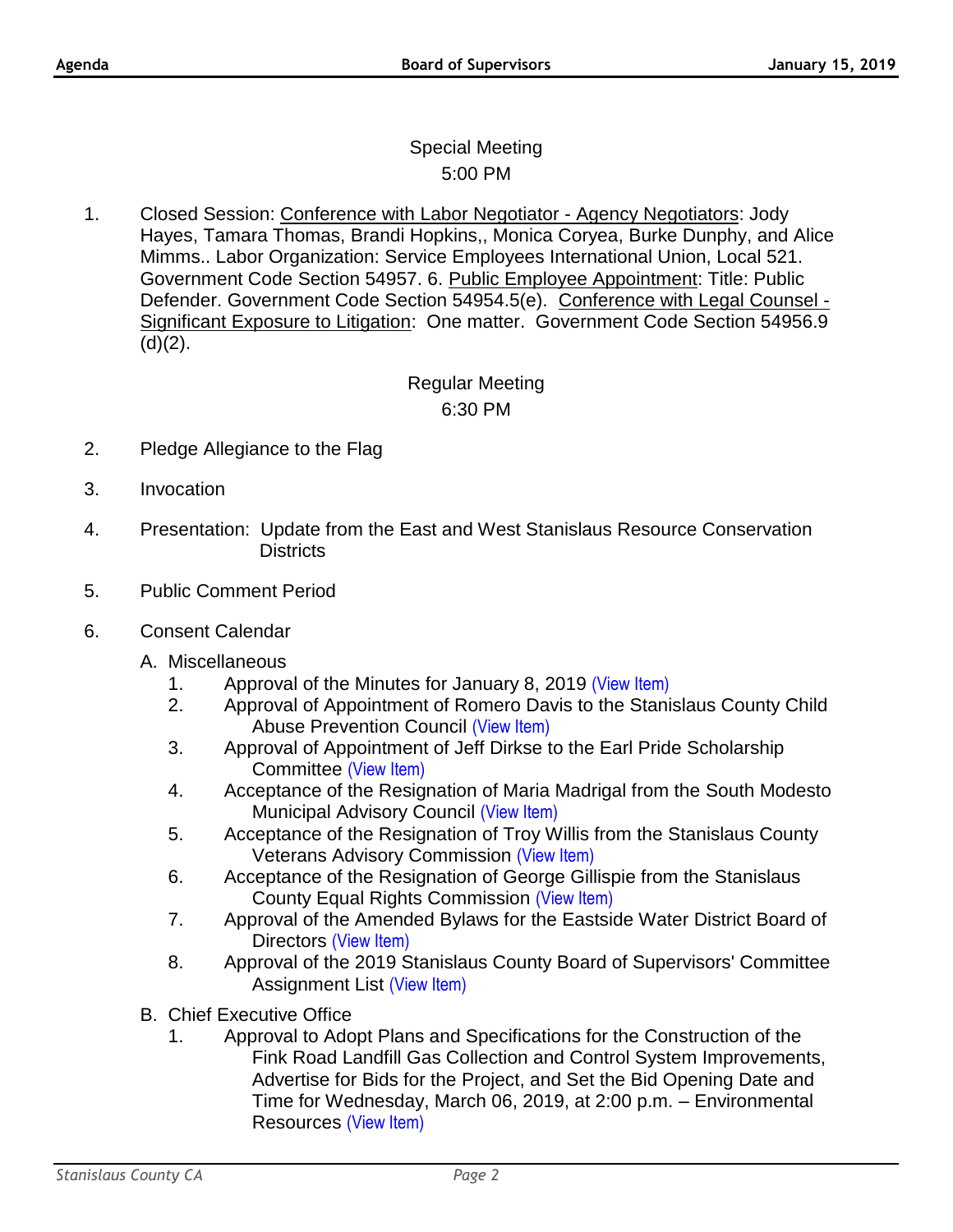| Agenda |                                                                                                                                                                                                                                                                                                               | <b>Board of Supervisors</b>                                                                                                                                                                                                                                                                                                                                                  | <b>January 15, 2019</b> |
|--------|---------------------------------------------------------------------------------------------------------------------------------------------------------------------------------------------------------------------------------------------------------------------------------------------------------------|------------------------------------------------------------------------------------------------------------------------------------------------------------------------------------------------------------------------------------------------------------------------------------------------------------------------------------------------------------------------------|-------------------------|
|        | 2.                                                                                                                                                                                                                                                                                                            | Approval to Adopt the Recommended Decision of the Nuisance<br>Abatement Hearing Board Regarding the Cost Accounting to Abate the<br>Nuisance at 433 Spruce Street, Modesto, California 95351 -<br><b>Environmental Resources (View Item)</b>                                                                                                                                 |                         |
|        | 3.                                                                                                                                                                                                                                                                                                            | Approval to Adopt the Recommended Decision of the Nuisance<br>Abatement Hearing Board Regarding the Property at 1917 Donald<br>Street, Modesto, California - Environmental Resources (View Item)                                                                                                                                                                             |                         |
|        | 4.                                                                                                                                                                                                                                                                                                            | Approval to Adopt the Recommended Decision of the Nuisance<br>Abatement Hearing Board Regarding the Property at 1822 East<br>Avenue, Turlock, California - Environmental Resources (View Item)                                                                                                                                                                               |                         |
|        | 5.                                                                                                                                                                                                                                                                                                            | Approval to Adopt the Recommended Decision of the Nuisance<br>Abatement Hearing Board Regarding the Property at 5407 S.<br>Commons Road, Turlock, California - Environmental Resources<br>(View Item)                                                                                                                                                                        |                         |
|        | 6.                                                                                                                                                                                                                                                                                                            | Approval of a Joint Exercise of Powers Agreement for Public Health<br>Laboratory Services between Stanislaus and San Joaquin Counties<br>and to participate in a regional Public Health Laboratory to be operated<br>in San Joaquin County - Health Services Agency (View Item)                                                                                              |                         |
|        | 7.                                                                                                                                                                                                                                                                                                            | Approval to Apply for, and Accept if Awarded, the "No Place Like Home<br>Program" Funding from the California Department of Housing and<br>Community Development for Acquiring, Designing, Constructing,<br>Rehabilitating, or Preserving Permanent Supportive Housing for<br>individuals with Serious Mental Illness - Behavioral Health & Recovery<br>Services (View Item) |                         |
|        | C. Department of Public Works                                                                                                                                                                                                                                                                                 |                                                                                                                                                                                                                                                                                                                                                                              |                         |
|        | D. Department of Planning and Community Development                                                                                                                                                                                                                                                           |                                                                                                                                                                                                                                                                                                                                                                              |                         |
|        | E. County Counsel                                                                                                                                                                                                                                                                                             |                                                                                                                                                                                                                                                                                                                                                                              |                         |
| 7.     |                                                                                                                                                                                                                                                                                                               | <b>Public Hearings</b>                                                                                                                                                                                                                                                                                                                                                       |                         |
| 8.     | <b>Discussion Items</b><br>Approval of the Annual Progress Report for the Stanislaus County Employee<br>1.<br>Mentor Program and to Proclaim January 2019 as Mentoring Awareness<br>Month in Stanislaus County, Consistent with the National Mentor Month<br>Distinction - Chief Executive Office (View Item) |                                                                                                                                                                                                                                                                                                                                                                              |                         |
|        |                                                                                                                                                                                                                                                                                                               | Approval to Accept an Update on the Implementation of the Assisted Outpatient                                                                                                                                                                                                                                                                                                |                         |

- $\,$  are on the Implementation of the Assisted ( Treatment (Laura's Law) Pilot Program by Behavioral Health and Recovery Services – Behavioral Health & Recovery Services [\(View Item\)](http://stancounty.com/bos/agenda/2019/20190115/DIS02.pdf)
- 3. Approval of Matters Related to Homeless Programs and Support of Outdoor Shelter Operations in Modesto including the Authority to Negotiate and Execute: an Agreement with the City of Modesto; an Agreement with Turning Point Community Programs; and a Memorandum of Understanding with the Stanislaus Community Foundation – Chief Executive Office [\(View Item\)](http://stancounty.com/bos/agenda/2019/20190115/DIS03.pdf)